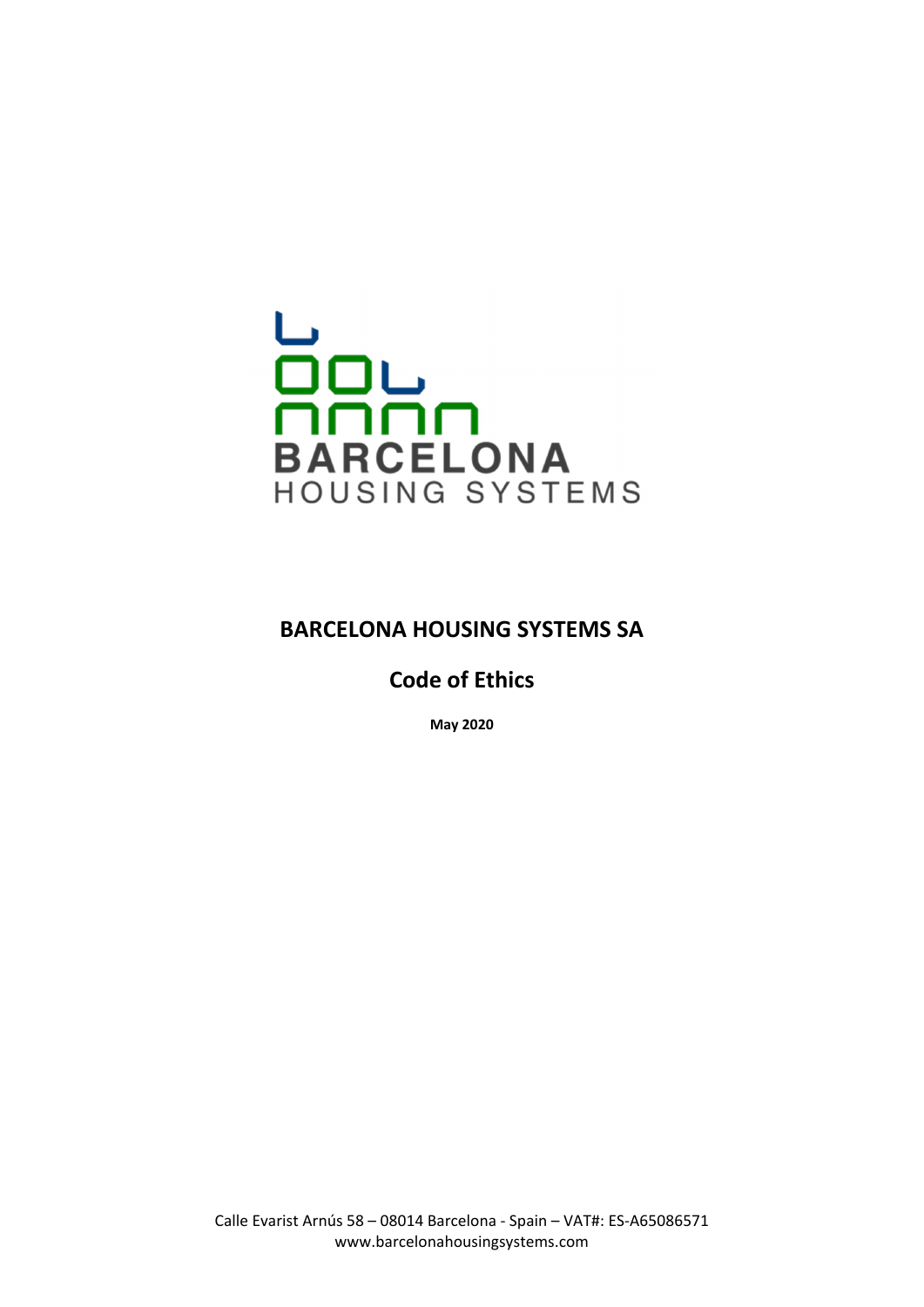

# **CODE OF ETHICS**

# **Barcelona Housing Systems Business Group (BHS Group)**

# **INDEX**

| 3.7-Labor development, equality and prohibition of discrimination  4 |
|----------------------------------------------------------------------|
|                                                                      |
|                                                                      |
|                                                                      |
|                                                                      |
|                                                                      |
|                                                                      |
|                                                                      |
|                                                                      |
|                                                                      |
|                                                                      |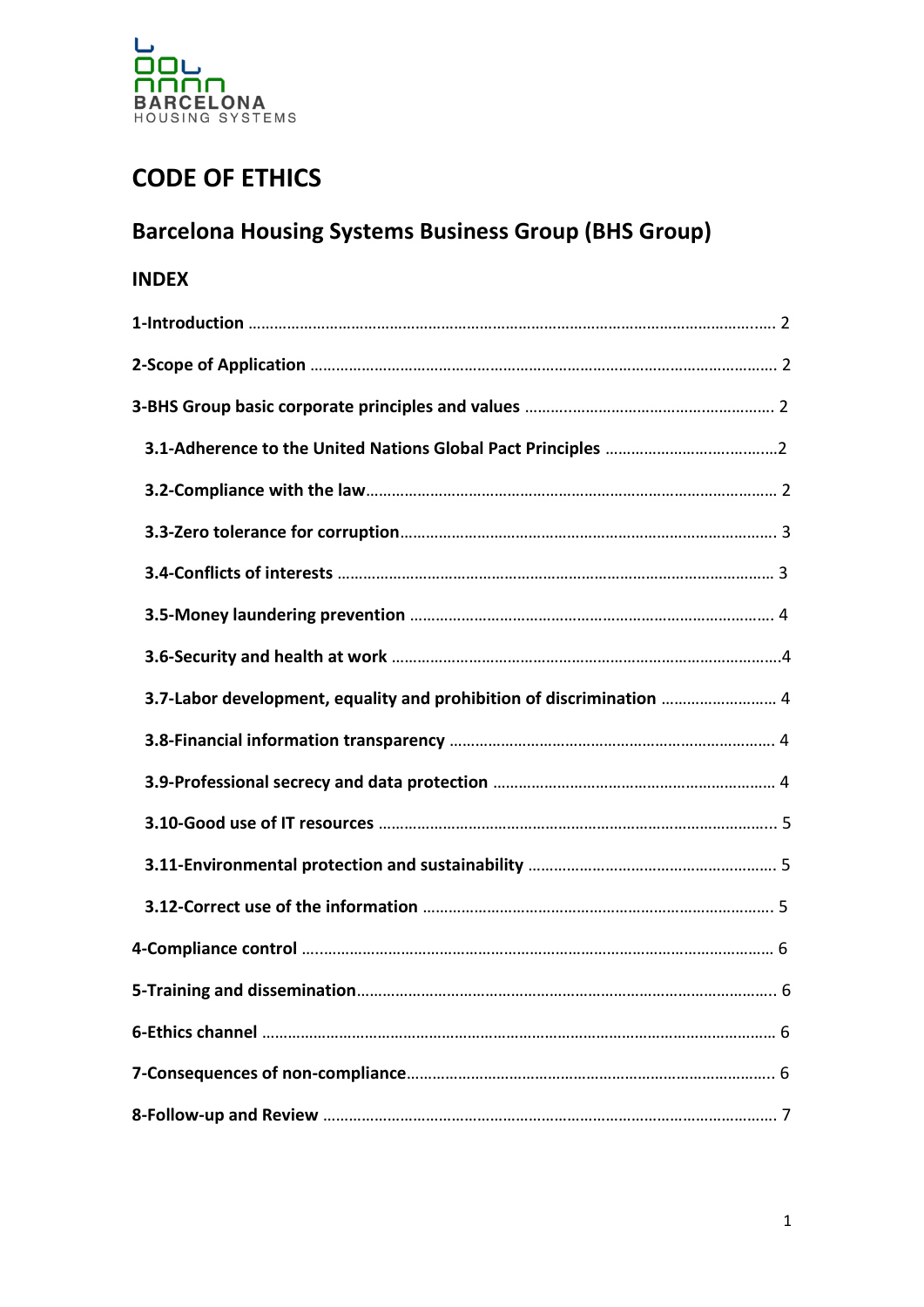

# **1-Introduction**

The BHS Group has a strong commitment with regulatory compliance and with correctness and professionalism in each and every one of its actions, trying to develop its activity by applying the basic corporate principles that guide the Group's day-to-day operations.

In order to comply with these commitments, the BHS Group endorses this Code of Ethics in order to inform and promote its principles of action among its employees and collaborators, turn governance into a competitive tool to implement the best corporate practices and improve the ability to adapt to a constantly changing environment.

# **2-Scope of Application**

The Code of Ethics is therefore a reference that should guide the daily practice of the BHS Group by establishing action and conduct guidelines that must be applied, professionally, among managers, employees, administrators, partners, collaborators, suppliers, customers, etc., for which the involvement and commitment of all its recipients with this Code of Ethics is necessary, as an essential part of the sought management system.

# **3- BHS Group basic corporate principles and values**

The basic corporate principles and values that comprise this Code of Ethics are mainly the following:

#### **3.1-Adherence to the United Nations Global Pact Principles**

The BHS Group adheres to the United Nations Global Pact Principles on Human Rights, Labor Standards, Environment and Anticorruption.

#### **3.2-Compliance with the law**

All people who are part of the BHS Group must maintain strict compliance with current legal regulations.

The BHS Group will make every effort to prevent any illegal criminal act to which the Group is exposed in the course of its activities.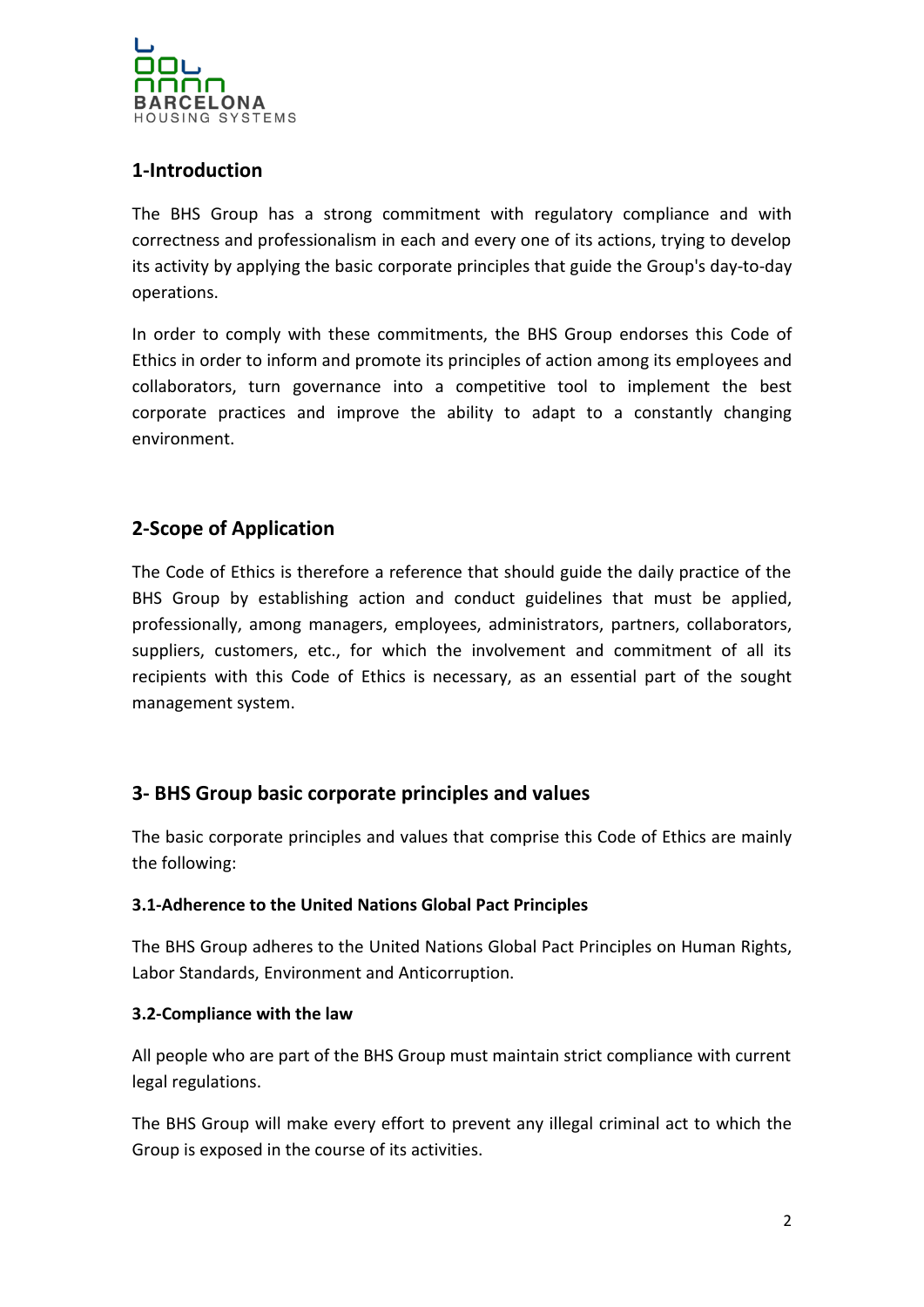

#### **3.3-Zero tolerance for corruption**

The BHS Group is based on the principle of "zero tolerance" towards corruption.

Specifically, and with the exception of shares with an equivalent value of less than 60 $\epsilon$ , which must be communicated to the BHS Management, in every case and in writing:

- It is forbidden to make any gift, remuneration, favor or service in advantageous conditions, to any public official or director, administrator or employee of any private entity and of any third party that has any business relationship with the BHS Group.
- It is forbidden to accept any gift, remuneration, favor or service in advantageous conditions, from any public official or director, administrator or employee of any private entity and of any third party that has any business relationship with the BHS Group. In the event that a BHS employee or collaborator receives a gift at the offices and it cannot be returned, the Management will decide its use or destination.
- Donations and the signing of collaboration or sponsorship agreements with foundations or non-profit entities controlled, directly or indirectly, by politicians or public officials, or people related to them, such as family, friends, partners, etc., that participate in any way in operations carried out or to be carried out with the BHS Group are forbidden.
- It is forbidden to exert any type of influence on a public official in order to take advantage of the exercise of the powers of his position or any other situation derived from a previous personal relationship, be it of kinship, friendship, mutual business, etc., or hierarchical with that specific official or with any other.
- The hiring of advisers, agents or intermediaries who hold the status of public official or people closely related to them, such as family, friends, partners, etc., or people who have been recommended by a public official who participate or has any kind of relationship with the operation for which they are hired, are forbidden.

#### **3.4- Conflicts of interests**

In the BHS Group, it is forbidden to act in situations where there is a conflict of interest, except with the written consent of the Management.

All the people who make up the BHS Group will act putting the interests of the company and its clients before their own interests, those of their relatives or those of other people related to them.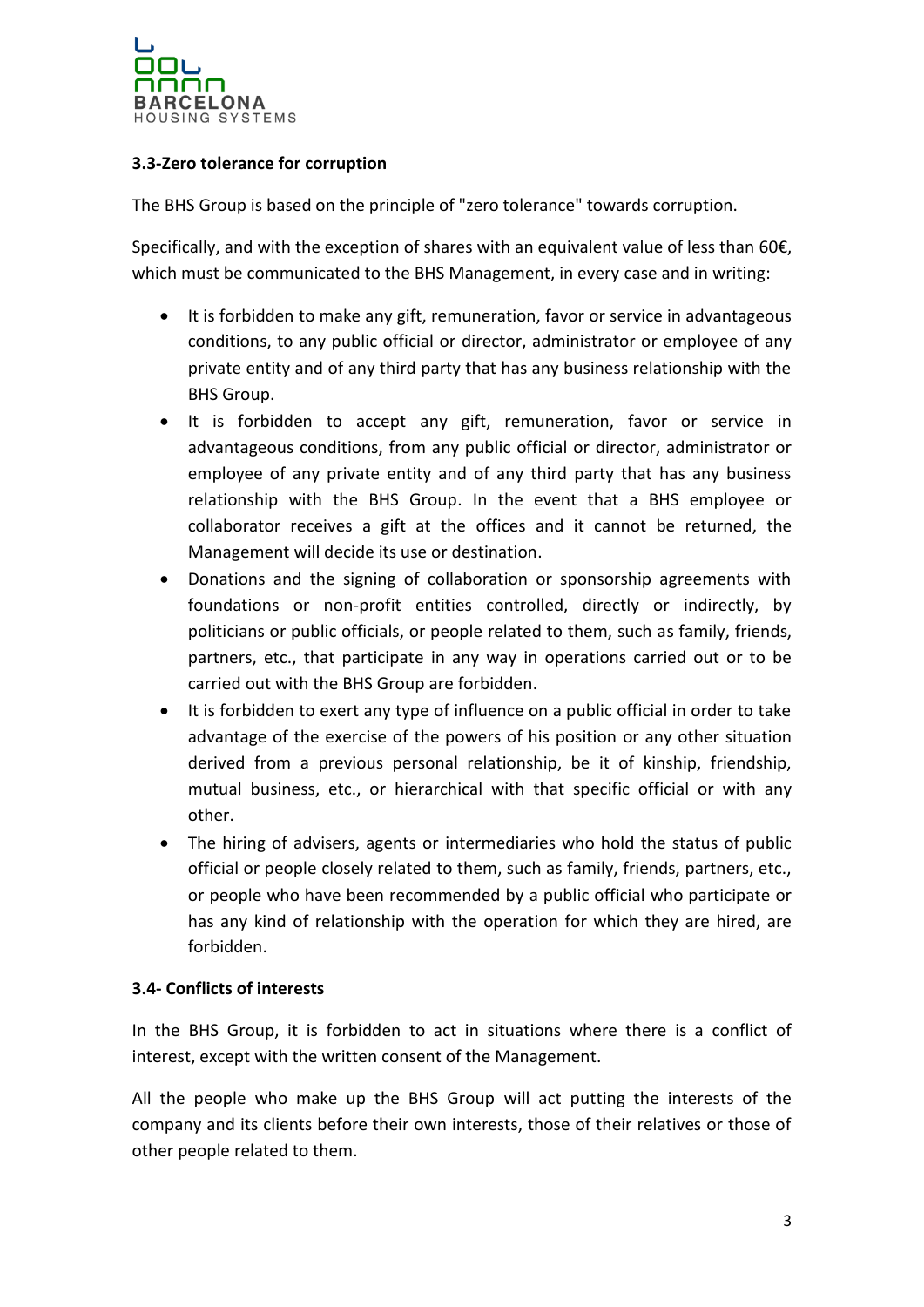

#### **3.5-Money laundering prevention**

The BHS Group has a strong commitment with the legislation on money laundering prevention.

All members of the BHS Group have an obligation to strictly comply with the rules contained in the legislation regarding money laundering prevention and terrorism financing.

#### **3.6-Security and health at work**

The BHS Group promotes a safe and stable work environment and is committed to permanently update the occupational risk prevention measures applicable to each job.

All members of the BHS Group have an obligation to observe rigorous compliance with health, safety and hygiene regulations.

#### **3.7-Labor development, equality and prohibition of discrimination**

The selection of all BHS Group personnel will be based on the suitability for the job position to be filled, the principles of equality, respect for diversity and social integration.

The BHS Group's labor policy will be aimed at managing the talent and commitment of its workers to the Group's project, promoting the professional development of all employees through internal promotion policies, recognition of merits, continuous training plans, and integration and conciliation of professional and personal life policies.

The BHS Group recognizes and respects the right of freedom of association of its workers and the effective exercise of the right of collective negotiating through representatives and unions.

#### **3.8-Financial information transparency**

The BHS Group is committed to providing all its legitimate recipients with financial information that is comprehensive, truthful, complete and provided in accordance with current legislation.

#### **3.9-Professional secrecy and data protection**

All the people who make up the BHS Group will respect the regulations for compliance with the General Data Protection Regulation and will keep strict secrecy of all data they know from their professional activity.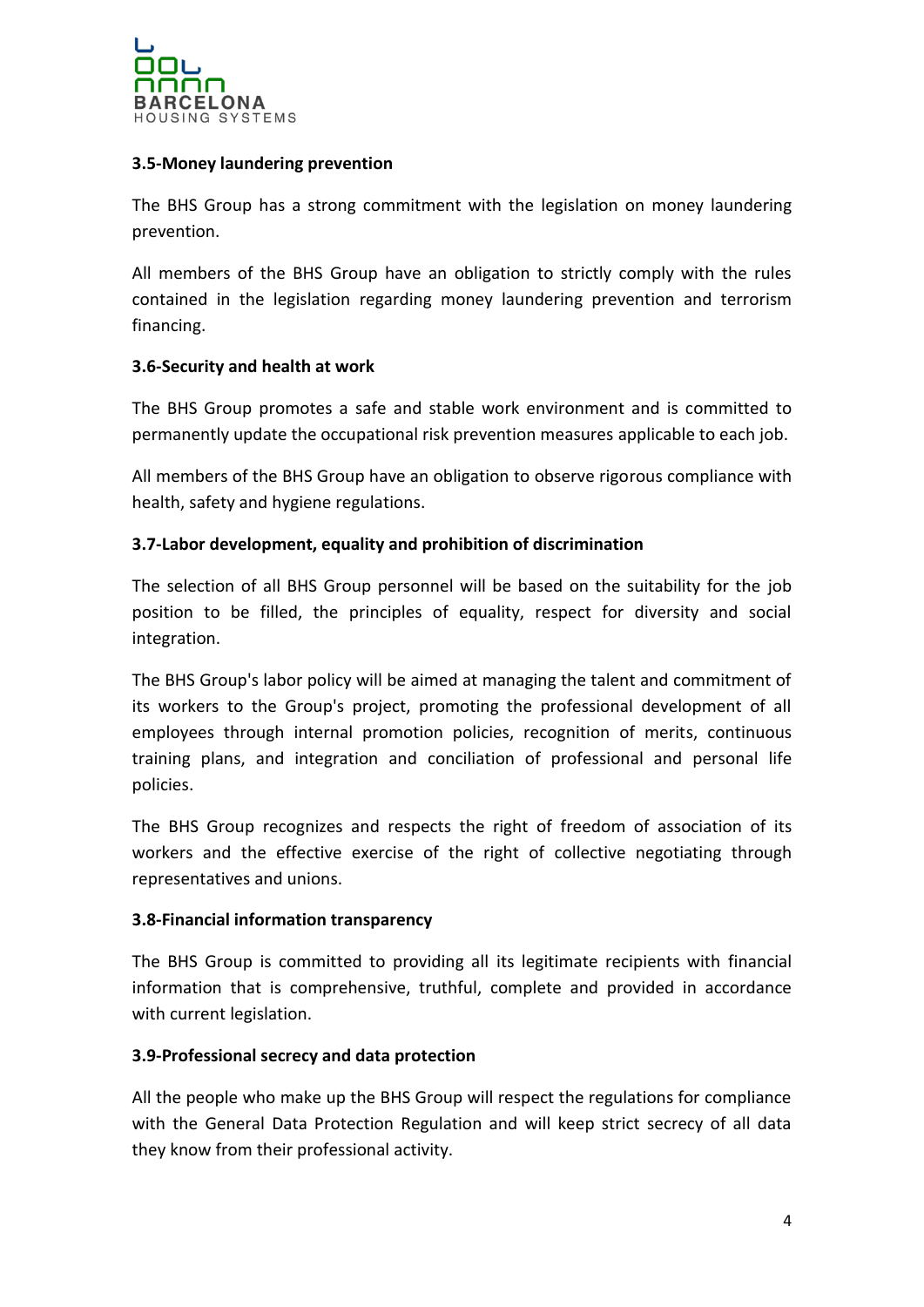

#### **3.10- Good use of IT resources**

All members of the BHS Group have the obligation to make good, efficient, rational and legal use of the IT systems and resources made available to them.

All components of the company's IT system use programs for which an officially acquired license is available.

#### **3.11-Environmental protection and sustainability**

The BHS Group will promote within its possibilities the preservation and respect for the environment and sustainability, incorporating as its own challenge the 2030 Agenda Sustainable Development Goals (SDG) of the United Nations General Assembly of September 2015.

The people who are part of the BHS Group have the obligation to ensure compliance with the environmental legislation that is applicable to the activity they carry out and implement actions aligned with the United Nations SDGs.

In BHS we contribute with the SDGs based on our activity, our competencies and our possibilities. Specifically, we contribute with the following 5 SDGs: 5th, 6th, 7th, 8th and 13th.

See Annex: SUSTAINABLE DEVELOPMENT GOALS.

#### **3.12-Correct use of the information**

All BHS Group professionals have the obligation to not disclose, transfer, or distribute confidential and sensitive information unless it is necessary for the development of their job and has been previously authorized by the Chief Compliance Officer, and must save the corresponding authorization.

Information that could damage the image of the BHS Group will not be provided nor published.

The use of BHS Group information will be exclusively professional, not allowing its use for personal purposes.

The BHS Group data and information will be stored only in the resources provided for it.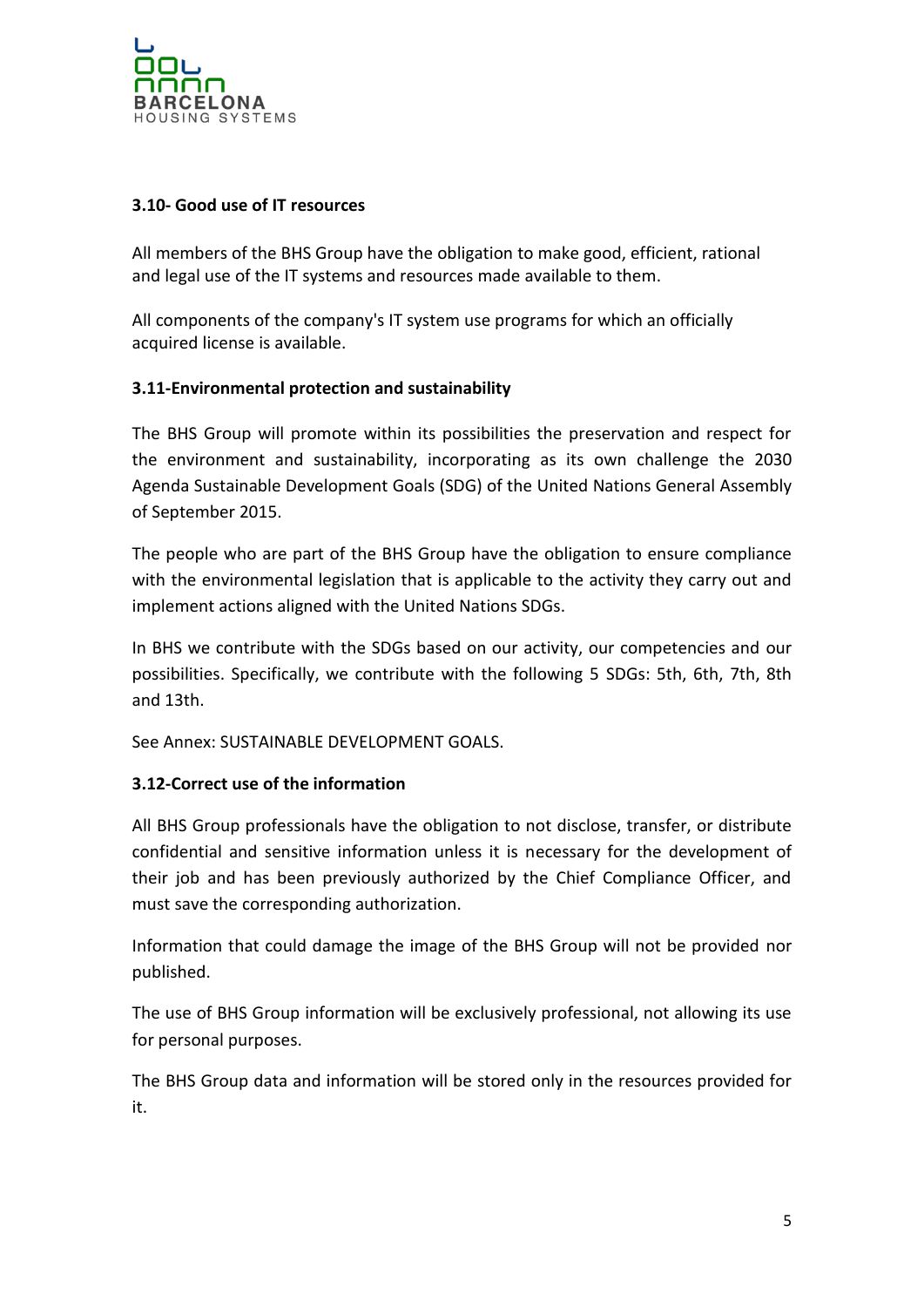

# **4-Compliance control**

The Human Resources Director will be in charge of overseeing the BHS Group for the strict observance of this Code of Ethics. These are his functions in this regard:

- supervise that the appropriate measures for compliance with this Code of Ethics are implemented and respected,
- respond to inquiries from all members of the BHS Group regarding the application of this Code of Ethics,
- promote and circulate this Code of Ethics among all members of the BHS Group,
- manage complaints and reports of non-compliance with this Code of Ethics received in a "mailbox" set up for this purpose,
- direct internal investigations initiated as a result of breaches of this Code of Ethics.

# **5-Training and dissemination**

This Code of Ethics is included among the compulsory training subjects for all members of the BHS Group. The Code of Ethics will be accessible on the internal network for all members of the BHS Group.

# **6-Ethics channel**

All members of the BHS Group have an obligation to report to the Human Resources Director any event that may constitute a breach of the Code of Ethics.

All complaints must be treated confidentially and there will be no retaliation or negative consequence against the complainant for the fact of the complaint, unless the internal investigation determines that it was a false complaint or that it was made in bad faith.

### **7-Consequences of non-compliance**

Failure to comply with this Code of Ethics may lead to the application of disciplinary measures, including disciplinary dismissal in accordance with labor legislation and the applicable agreement.